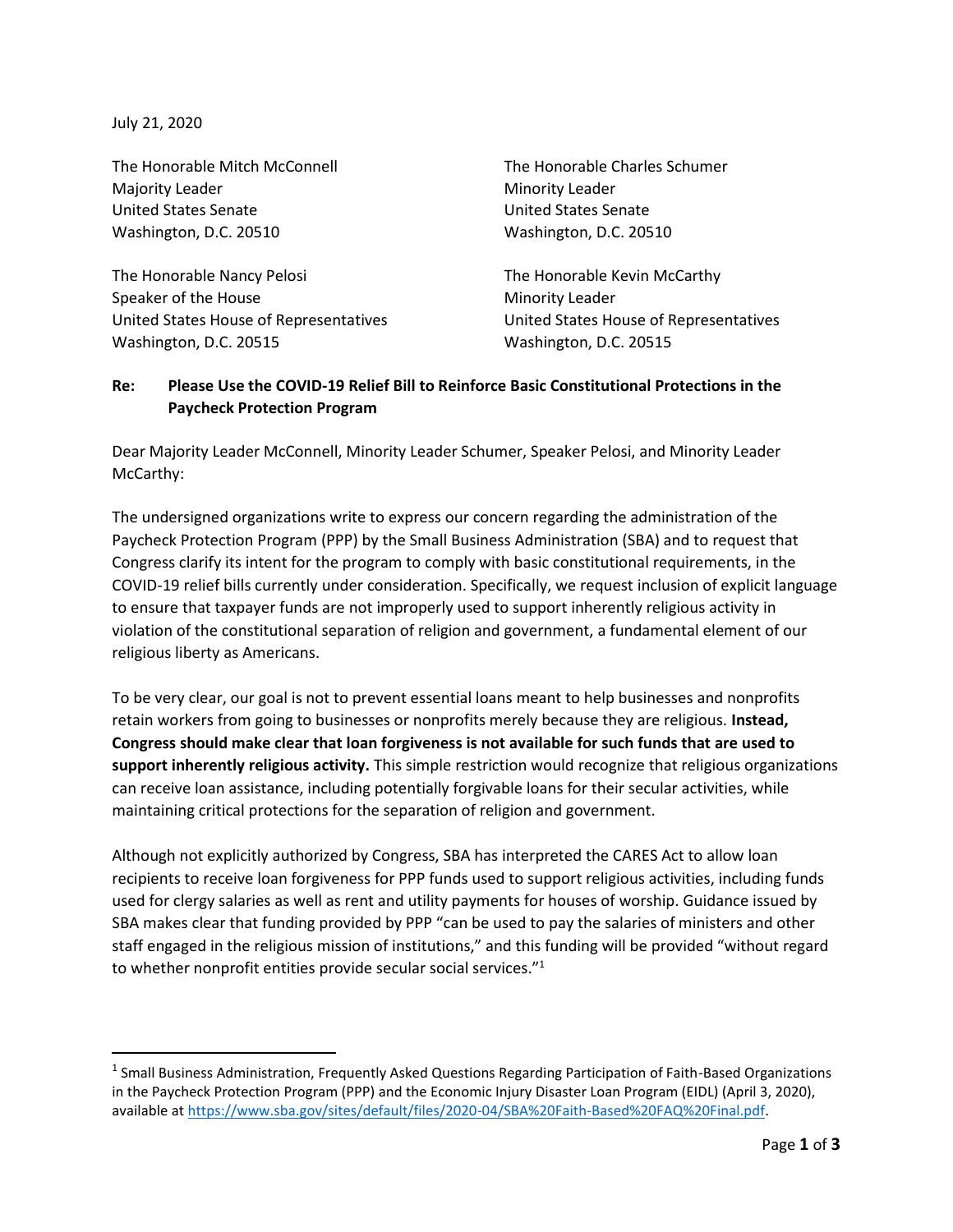This problem is compounded by the fact that SBA provided a special exemption to affiliation rules to religious organizations, $2$  allowing smaller subunits of large religious organizations to seek and receive a significantly larger portion of PPP funding than other nonprofits or businesses.<sup>3</sup>

And that is exactly what we have seen. SBA reports that at least \$7.3 billion in PPP loans was provided to religious organizations, dwarfing those provided to civil and social organizations (\$1.6 billion) and other non-profit organizations (\$4.6 billion).<sup>4</sup> Moreover, because of the limited transparency provided by SBA, at least 77,730 of the 88,411 religious organizations granted PPP funding cannot be identified.<sup>5</sup>

It has been a challenging year for the constitutional separation of religion and government. This essential principle of our democracy, indeed the very basis of the religious freedom we enjoy, has been under assault by both the Administration<sup>6</sup> and by the U.S. Supreme Court.<sup>7</sup> The Founders recognized that the coercive taxing power of the government cannot legitimately be used to force citizens to support a religion that is not their own.<sup>8</sup>

**Now, only Congress can preserve this legacy of religious freedom by averting this massive and unprecedented giveaway of taxpayer funding to support inherently religious activity.** Only Congress can clarify the rules of PPP to ensure that funding used for religious activities is not forgivable. And time is running out – several major PPP lenders are indicating that they will take applications for loan forgiveness beginning in August.<sup>9</sup>

<sup>&</sup>lt;sup>2</sup> Small Business Administration, Interim Final Rule, Business Loan Program Temporary Changes; Paycheck Protection Program, 85 Fed. Reg. 20817 (RIN 3245-AH35, Docket No. SBA-2020-0019) (published Apr. 15, 2020), available a[t https://www.federalregister.gov/documents/2020/04/15/2020-07673/business-loan-program](https://www.federalregister.gov/documents/2020/04/15/2020-07673/business-loan-program-temporary-changes-paycheck-protection-program)[temporary-changes-paycheck-protection-program.](https://www.federalregister.gov/documents/2020/04/15/2020-07673/business-loan-program-temporary-changes-paycheck-protection-program)

<sup>3</sup> See, e*.g.,* Dunklin R. & Rezende M., "U.S. Catholic Church Received Billions in Taxpayer Funds From Paycheck Protection Program," Time, July 10, 2020, available at [https://time.com/5865746/catholic-church-billion-ppp](https://time.com/5865746/catholic-church-billion-ppp-loans/)[loans/.](https://time.com/5865746/catholic-church-billion-ppp-loans/) 

<sup>4</sup> Small Business Administration, Paycheck Protection Program (PPP) Report, Approvals through 06/30/2020, available a[t https://www.sba.gov/sites/default/files/2020-07/PPP%20Results%20-%20Sunday%20FINAL.pdf.](https://www.sba.gov/sites/default/files/2020-07/PPP%20Results%20-%20Sunday%20FINAL.pdf)

<sup>&</sup>lt;sup>5</sup> Note also that many religious organizations filed as schools or education services, and so they are not included in these numbers.

<sup>&</sup>lt;sup>6</sup> Feinberg, A., "Trump's new aid rules will boost religious organisations at expense of secular counterparts," Independent, Jan. 16, 2020, available a[t https://www.independent.co.uk/news/world/americas/us-politics/trump](https://www.independent.co.uk/news/world/americas/us-politics/trump-aid-rules-grants-religious-secular-obama-a9286751.html)[aid-rules-grants-religious-secular-obama-a9286751.html.](https://www.independent.co.uk/news/world/americas/us-politics/trump-aid-rules-grants-religious-secular-obama-a9286751.html) 

<sup>7</sup> *See, e.g., Espinoza v. Montana Department of Revenue*, No. 18-119, slip op. (2020), available at [https://www.supremecourt.gov/opinions/19pdf/18-1195\\_g314.pdf;](https://www.supremecourt.gov/opinions/19pdf/18-1195_g314.pdf) *Our Lady of Guadalupe School v. Morrissey-Berru*, No. 19-267, slip op. (2020), available a[t https://www.supremecourt.gov/opinions/19pdf/19-267\\_1an2.pdf.](https://www.supremecourt.gov/opinions/19pdf/19-267_1an2.pdf) 

<sup>&</sup>lt;sup>8</sup> As Thomas Jefferson wrote in the Virginia Statute on Religious Freedom, "to compel a man to furnish contributions of money for the propagation of opinions which he disbelieves and abhors, is sinful and tyrannical…." A Bill for Establishing Religious Freedom, 18 June 1779, *The Papers of Thomas Jefferson*, 2:545-53 (Julian P. Boyd, ed., Princeton University Press, 1950).

<sup>9</sup> *See, e.g.,* Chase for Business, Additional Information on Paycheck Protection Program Loan Forgiveness, July 10, 2020, available a[t https://recovery.chase.com/cares1/forgiveness-information.](https://recovery.chase.com/cares1/forgiveness-information)